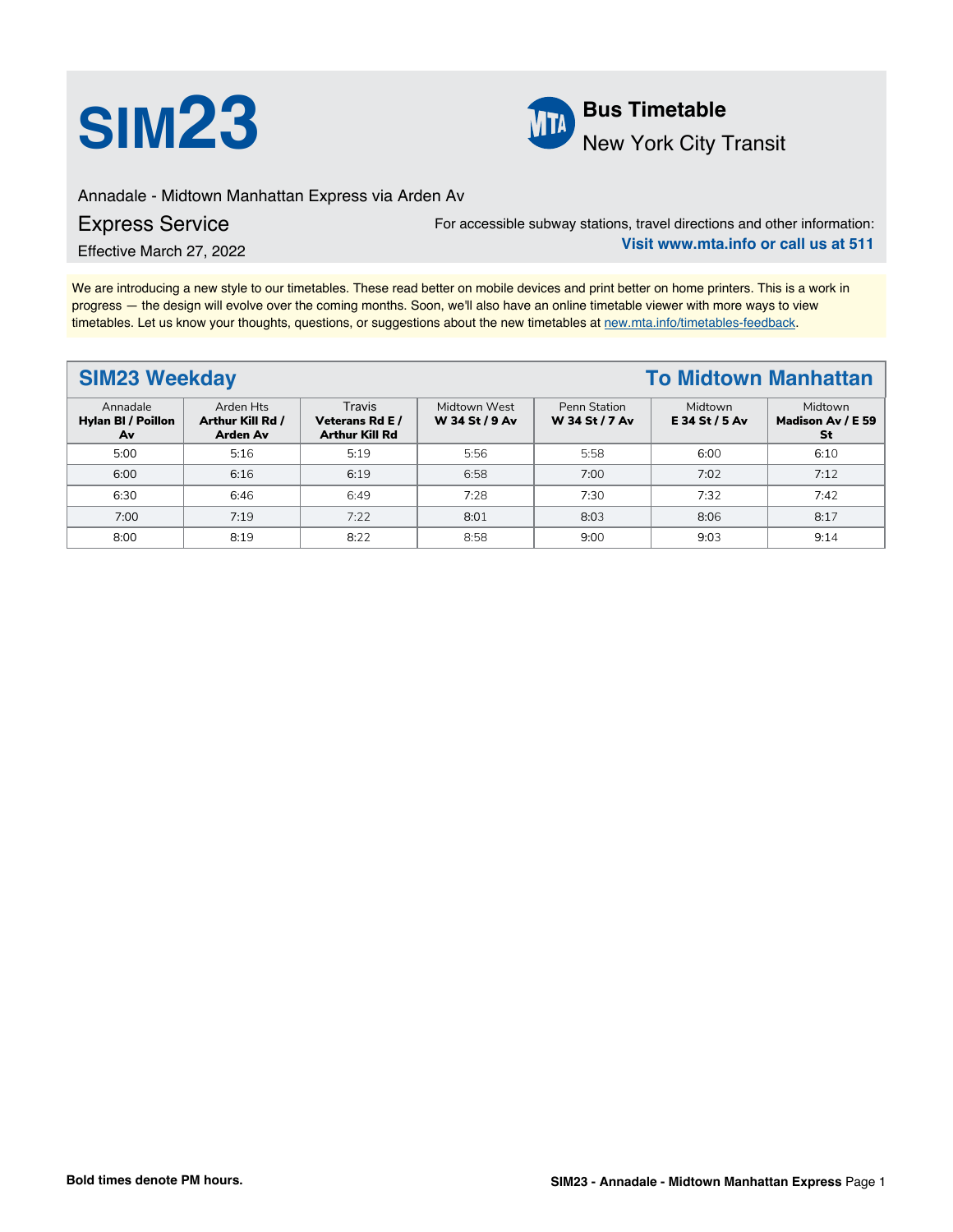# **SIM23 Weekday To Annadale**

| Midtown<br>5 Av / W 59 St | Midtown<br>5 Av / W 43 St | Midtown<br>W 34 St / 5 Av | Penn Station<br>W 34 St / 7 Av | Midtown West<br>W 34 St / 9 Av | Travis<br>Arthur Kill Rd /<br><b>Veterans Rd E</b> | Annadale<br><b>Hylan BI / Poillon</b><br>Av |
|---------------------------|---------------------------|---------------------------|--------------------------------|--------------------------------|----------------------------------------------------|---------------------------------------------|
| 3:00                      | 3:09                      | 3:14                      | 3:17                           | 3:21                           | 4:00                                               | 4:24                                        |
| 4:00                      | 4:10                      | 4:15                      | 4:18                           | 4:22                           | 5:01                                               | 5:22                                        |
| 4:30                      | 4:38                      | 4:43                      | 4:46                           | 4:50                           | 5:29                                               | 5:50                                        |
| 5:00                      | 5:08                      | 5:12                      | 5:16                           | 5:19                           | 5:58                                               | 6:19                                        |
| 5:30                      | 5:38                      | 5:42                      | 5:46                           | 5:49                           | 6:26                                               | 6:47                                        |
| 6:30                      | 6:38                      | 6:42                      | 6:46                           | 6:49                           | 7:26                                               | 7:47                                        |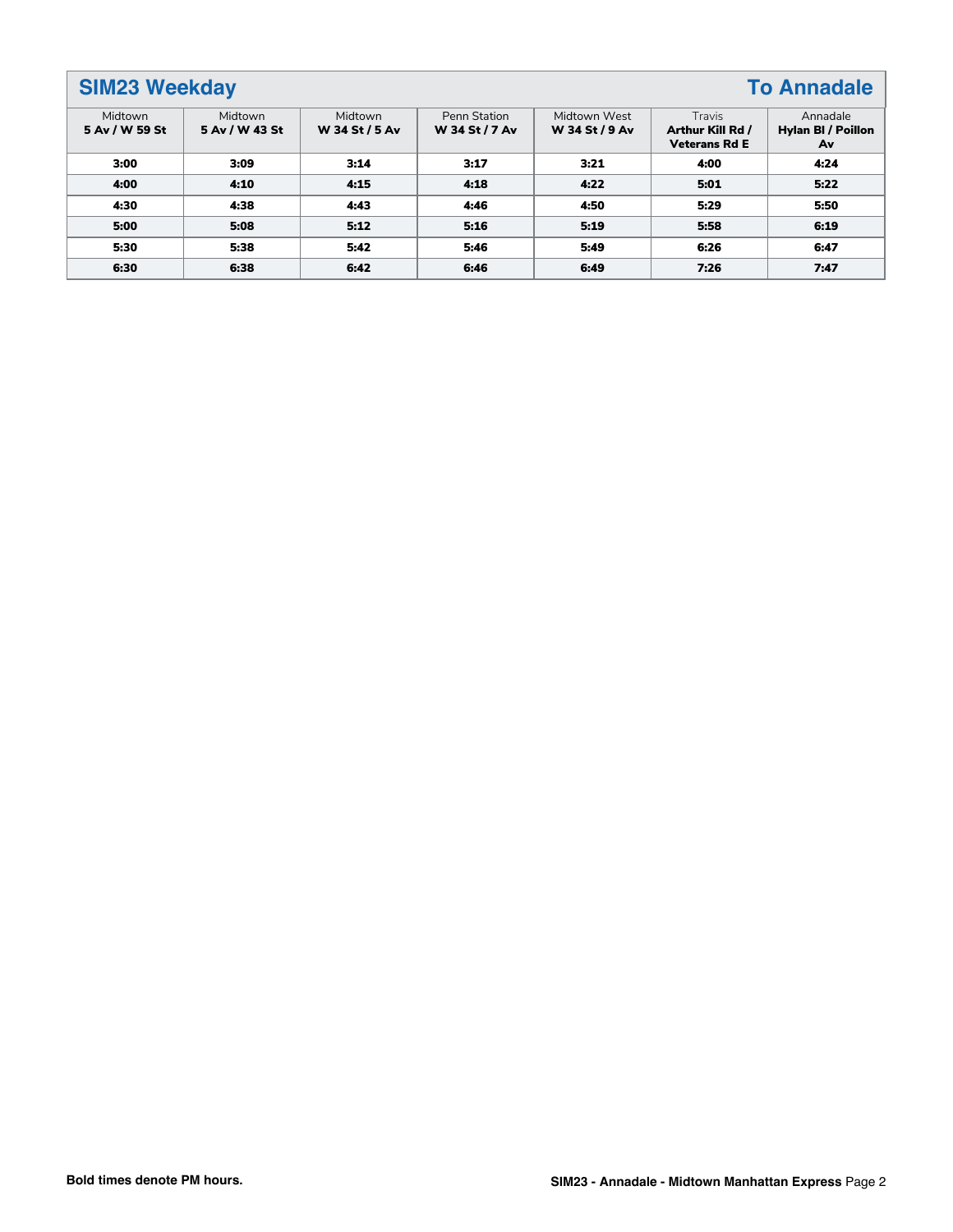



Annadale - Midtown Manhattan Express via Arden Av

## Express Service

Effective March 27, 2022

For accessible subway stations, travel directions and other information: **Visit www.mta.info or call us at 511**

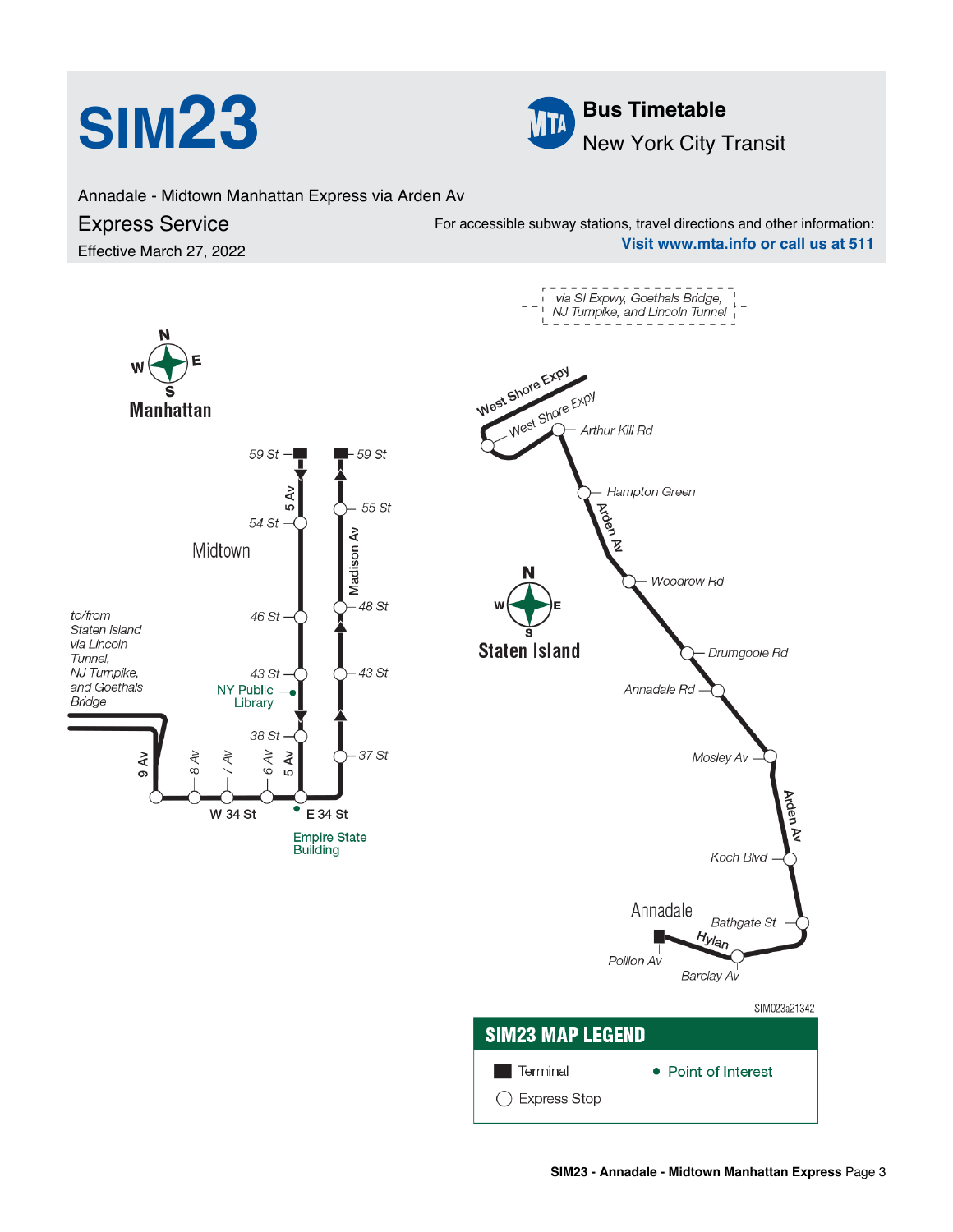**Fares** – MetroCard® is accepted for all MTA New York City trains (including Staten Island Railway - SIR), and, local, Limited-Stop and +SelectBusService buses (at MetroCard fare collection machines). Express buses only accept 7- Day Express Bus Plus MetroCard or Pay-Per-Ride MetroCard. All of our buses and +SelectBusService Coin Fare Collector machines accept exact fare in coins. Dollar bills, pennies, and half-dollar coins are not accepted. OMNY is the MTA's new fare payment system. Use your contactless card or smart device to pay the fare on buses and subways. Visit omny.info for details of the rollout.

**Free Transfers** – Unlimited Ride MetroCard permits free transfers to all but our express buses (between subway and local bus, local bus and local bus etc.) Pay-Per-Ride MetroCard allows one free transfer of equal or lesser value if you complete your transfer within two hours of the time you pay your full fare with the same MetroCard. If you pay your local bus fare with coins, ask for a free electronic paper transfer to use on another local bus.

**Reduced-Fare Benefits** – You are eligible for reduced-fare benefits if you are at least 65 years of age or have a qualifying disability. Benefits are available (except on peak-hour express buses) with proper identification, including Reduced-Fare MetroCard or Medicare card.

**Children** – The subway, SIR, local, Limited-Stop, and +SelectBusService buses permit up to three children, 44 inches tall and under to ride free when accompanied by an adult paying full fare.

**Terms and Conditions** – Fares and MetroCard use are subject to applicable tariffs and conditions of use.

## **Bus Operator Apple Award**

If you think your bus operator deserves an Apple Award--our special recognition for this service, courtesy and professionalism-- go to mta.info/customer-feedback or call 511 and give us the badge or bus number.

## **Holiday Service 2022**

**Reduced weekday service operates on:** Martin Luther King Day\*, Day After Thanksgiving\*.

**Saturday service operates on:** Presidents Day\*, Independence Day, Dec 26.

**Sunday service operates on:** Memorial Day, Labor Day, Thanksgiving Day, Christmas Day+, New Years Day+.

\* Special schedules for these days will be available at [mta.info](https://new.mta.info/) for express routes only.

+ Service information for the day preceding this holiday or holiday weekend will be provided on [mta.info](https://new.mta.info/), and on service notices posted on buses.

Information in this timetable is subject to change without notice. Traffic conditions and weather can affect running time.

| <b>Travel Help and Information</b>                     | <b>IF YOU SEE</b><br><b>SOMETHING, SAY</b><br><b>SOMETHING.</b>                                         |  |
|--------------------------------------------------------|---------------------------------------------------------------------------------------------------------|--|
| One MTA<br>511<br>One Number.<br>Call 511 and say MTA. | Be suspicious of<br>anything<br>unattended.<br>Tell a cop, an MTA<br>employee or call<br>1-888-692-7233 |  |
| TTY/TDD users only 711                                 | (1-888-NYC-SAFE).                                                                                       |  |
| <b>Online:</b> www.mta.info                            |                                                                                                         |  |

**Filing a Title VI Complaint** – MTA New York City Transit ("NYC Transit") and<br>MTA Bus Company are committed to providing non-discriminatory service to<br>ensure that no person is excluded from participation in, or denied the

To request more information about Title VI or to submit a written complaint if you believe that you have been subjected to discrimination, you may contact NYC<br>Transit's Office of Equal Employment Opportunity, 130 Livingston Street, 3rd Floor,<br>Brooklyn, NY 11201.

In addition to your right to file a complaint with NYC Transit and MTA Bus<br>Company, you have the right to file a Title VI complaint with the U.S. Department<br>of Transportation, Federal Transit Administration, Office of Civi